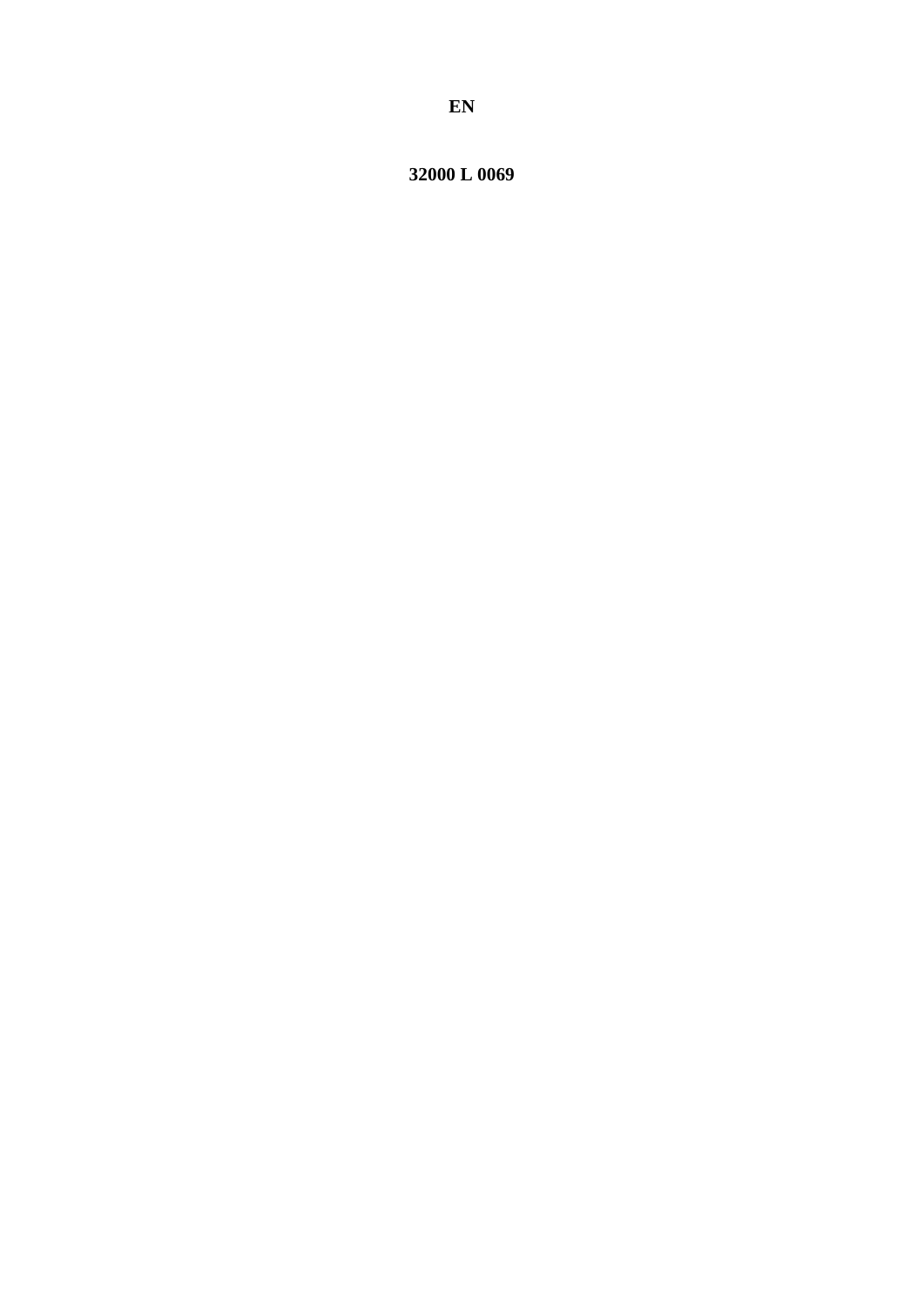# **DECISION OF THE EEA JOINT COMMITTEE No 97/2001**

# **of 13 July 2001**

#### **amending Annex XX (Environment) to the EEA Agreement**

# THE EEA JOINT COMMITTEE,

Having regard to the Agreement on the European Economic Area, as amended by the Protocol adjusting the Agreement on the European Economic Area, hereinafter referred to as 'the Agreement', and in particular Article 98 thereof,

Whereas:

- (1) Annex XX to the Agreement was amended by Decision of the EEA Joint Committee No 80/200[1](#page-1-0) of 19 June 2001<sup>1</sup>.
- (2) Directive 2000/69/EC of the European Parliament and of the Council of 16 November 2000 relating to the limit values for benzene and carbon monoxide in ambient  $\arctan^2$  is to be incorporated into the Agreement,

HAS DECIDED AS FOLLOWS:

# *Article 1*

The following point shall be inserted before point 14 (Council Directive 80/779/EEC) in Chapter III of Annex XX to the Agreement:

'13d. **32000 L 0069**: Directive 2000/69/EC of the European Parliament and of the Council of 16 November 2000 relating to the limit values for benzene and carbon monoxide in ambient air (OJ L 313, 13.12.2000, p. 12).'

<span id="page-1-0"></span> $1 \over 2$  OJ L ...<br> $2 \over 2$  OJ L 313, 13.12.2000, p. 12.